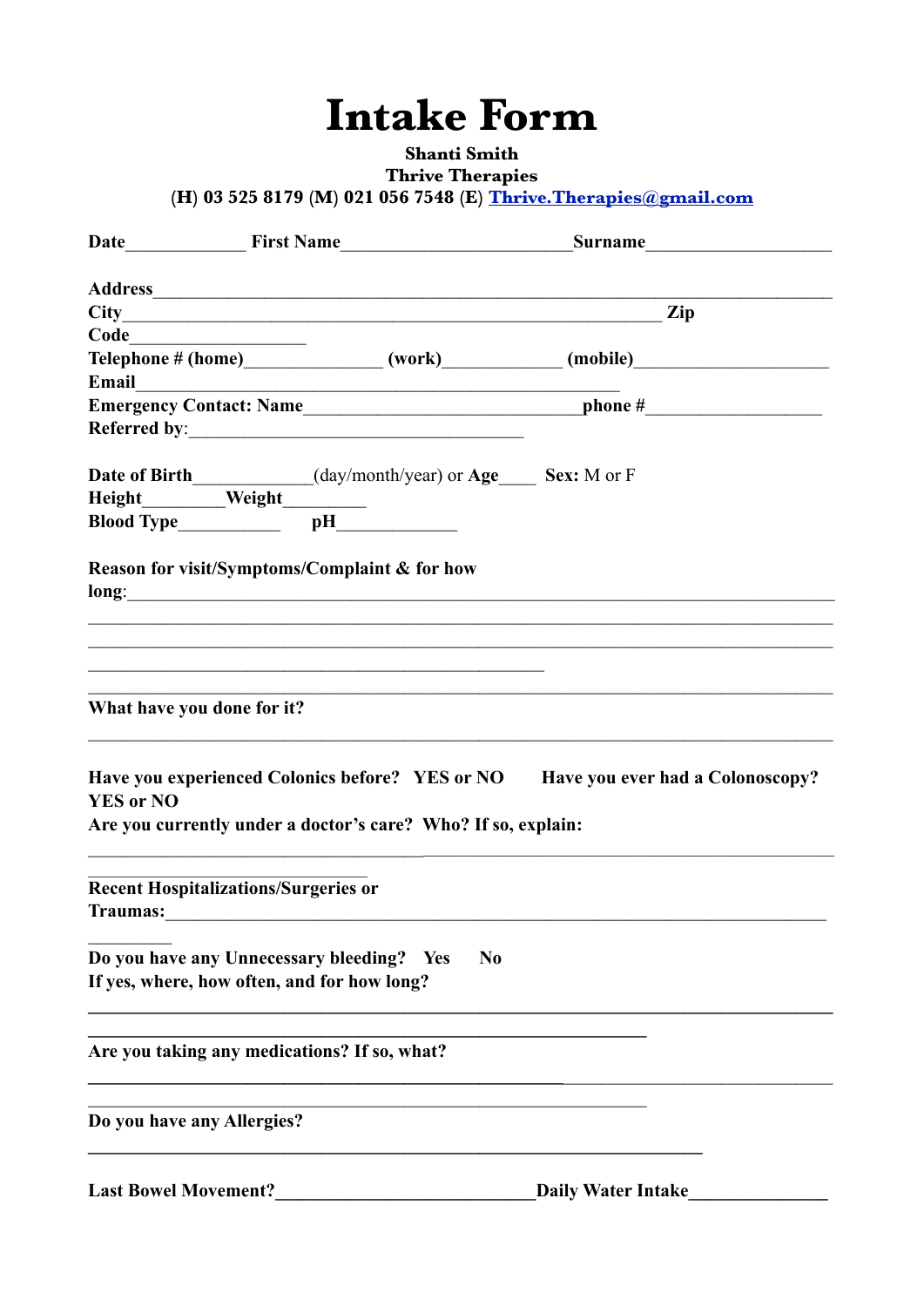## List other therapies in which you are currently participating<br>
<u>example and the set of the set of the set of the set of the set of the set of the set of the set of the set of the set of the set of the set of the set of the set of the set of the set of the set of the set</u>

 $\overline{\phantom{a}}$ 

| Herbs/                                                                                                                                                                                                                                |  |
|---------------------------------------------------------------------------------------------------------------------------------------------------------------------------------------------------------------------------------------|--|
| <b>Supplements:</b>                                                                                                                                                                                                                   |  |
| What does your Diet consist of?                                                                                                                                                                                                       |  |
| How well do you chew your food?<br><u>Letting</u> the summary service of the service of the service of the service of the service of the service of the service of the service of the service of the service of the service of the se |  |
| How much sugar do you eat?                                                                                                                                                                                                            |  |
| What kind of exercise do you do?                                                                                                                                                                                                      |  |
| What are your goals, intentions, or expectations from your session today?                                                                                                                                                             |  |
|                                                                                                                                                                                                                                       |  |
| Where is tension most evident in your body? (i.e. neck, shoulders, stomach)                                                                                                                                                           |  |
| What is your level of Stress?<br>$0$ -------------------10                                                                                                                                                                            |  |
| What stresses you out?                                                                                                                                                                                                                |  |
| <b>Type of Employment:</b>                                                                                                                                                                                                            |  |
| Are you pregnant and if so How far along?<br>Anything else I need to know medically or                                                                                                                                                |  |
| otherwise:                                                                                                                                                                                                                            |  |
|                                                                                                                                                                                                                                       |  |
| What Questions do you have for me?                                                                                                                                                                                                    |  |
|                                                                                                                                                                                                                                       |  |

<u> 1989 - Johann Stoff, amerikansk politiker (d. 1989)</u>